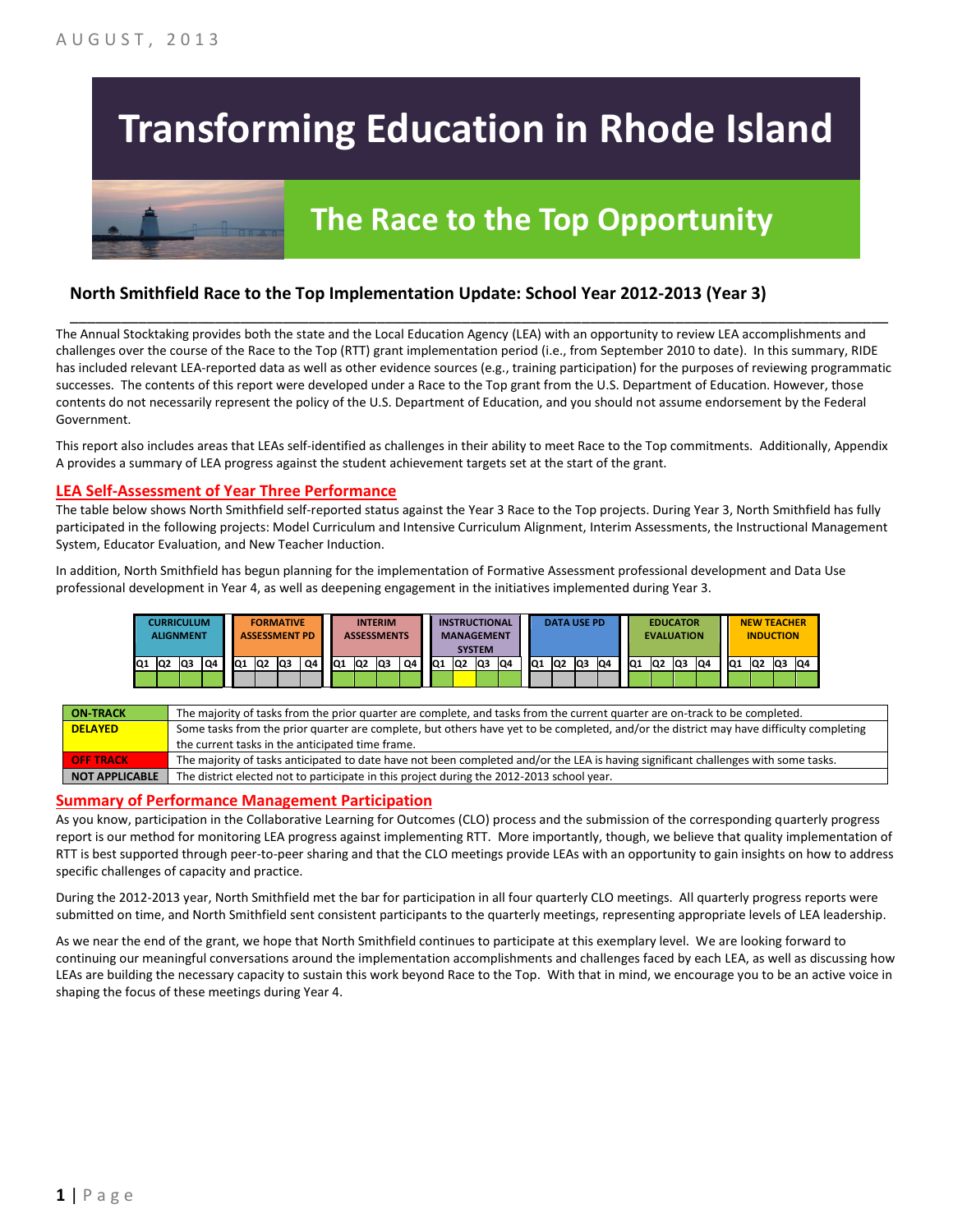#### **System of Support 1: Standards and Curriculum**

Based on the quarterly progress reports submitted by North Smithfield, as well as participation in additional applicable activities through the end of the 2012-2013 school year, we have assessed the district as 'on track (green),' 'delayed (yellow),' 'off track/at risk (red)', or 'not applicable (grey) on each of the Year 3 System of Support 1 scope of work tasks for Race to the Top. This assessment is reflected in the table below. Please note that further description of these statuses can be found on page one of this report.

RIDE would like to commend North Smithfield on its efforts to expand and deepen educator and administrator knowledge of the Common Core State Standards (CCSS). Throughout the year, educators worked collaboratively to deepen their understanding of the common core standards and participated in district professional development days. Additionally, the district developed an English language arts and math common core 'task forces' – a group of teachers who meet monthly and ensure that the curriculum developed is well articulated. The CCSS resident expert teams research key instructional shifts within the common core and present on the shifts to all faculty. Representatives from the district also attended supplemental RIDE professional development on these shifts. In its progress reports, North Smithfield noted that all stakeholders were kept informed of the progress via monthly reports to the school committee and district, the district's curriculum website, twitter updates, and the student information system.

North Smithfield has made significant progress against implementing a guaranteed and viable curriculum aligned to the new Common Core State Standards. During the 2012-2013 school year, North Smithfield completed their curriculum development for both English language arts and math. In addition to the curriculum, North Smithfield began building unit assessments to align with the mathematics curriculum and units of study. This work was funded in part through supplemental Race to the Top grant funding. The ELA curriculum, including the curriculum maps and curriculum guide, was organized into LiveBinders and uploaded into the IMS.

We commend North Smithfield on their work in this area. We look forward to hearing about additional opportunities that North Smithfield has created for further collaboration within their district, and their progress with creating assessments aligned to the new ELA and mathematics curriculum. In the upcoming school year, we encourage North Smithfield to discuss their implementation challenges with their CLO colleagues.

| Intensive Curriculum Alignment and Model Curriculum Development                                                                |                | Year 3:SY12-13 |                |                               |  |  |  |
|--------------------------------------------------------------------------------------------------------------------------------|----------------|----------------|----------------|-------------------------------|--|--|--|
|                                                                                                                                | Q <sub>1</sub> | Q <sub>2</sub> | Q <sub>3</sub> | Q <sub>4</sub>                |  |  |  |
| Develop and communicate a multi-year Transition Plan for the Common Core State Standards implementation, including clear       |                |                |                | Modify as Modify as Modify as |  |  |  |
| expectations for school level transition benchmarks and a plan for developing a curriculum aligned to the CCSS in grades K-12  |                | needed         | needed         | needed                        |  |  |  |
| Identify opportunities for educators to work collaboratively to deepen understanding of CCSS (e.g. Common Planning Time, grade |                |                |                | Modify as Modify as Modify as |  |  |  |
| level team, department meetings, faculty meetings)                                                                             |                | needed         | needed         | needed                        |  |  |  |
| Create implementation plan, including the identification of aligned resources, to support roll out of new curricula            |                |                |                | Modify as Modify as Modify as |  |  |  |
|                                                                                                                                |                | needed         | needed         | needed                        |  |  |  |
| Develop curriculum aligned to the Common Core State Standards, including participation in Dana Center curriculum writing and   | X              | X              | X              |                               |  |  |  |
| leadership sessions (if applicable)                                                                                            |                |                |                |                               |  |  |  |

*\*Please note: the 'x' in the above table represents the anticipated completion timeline set by RIDE, not when the district completed the task.*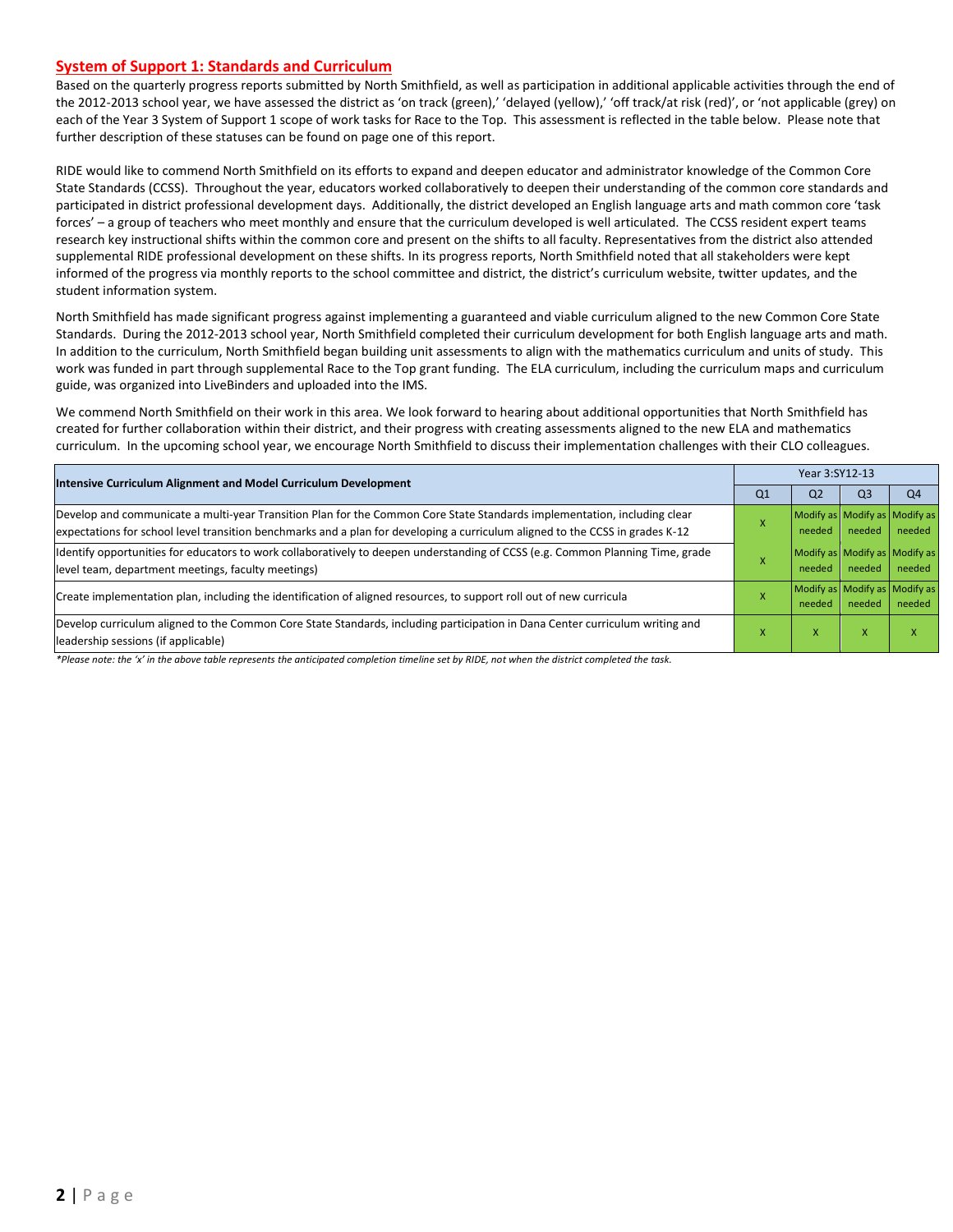#### **System of Support 2: Instructional Improvement Systems**

During the 2012-2013 school year, North Smithfield chose to implement two of the four Race to the Top projects in System of Support 2 (Interim Assessments, and the Instructional Management System). Based on the quarterly progress reports submitted by North Smithfield, as well as participation in additional applicable activities through the end of the 2012-2013 school year, we have assessed the district on each of the Year 3 scope of work tasks for those applicable projects.

In addition to configuring the Instructional Management System (IMS) to provide educator access to the Interim Assessments, North Smithfield attended preliminary training on the Exceed RtI and curriculum and assessment platforms. Additionally, the district chose to organize their ELA curriculum documents into LiveBinders, and to embed those binders into the IMS for teachers to access. North Smithfield also uploaded their science curriculum to the IMS.

During the 2012-2013 school year, North Smithfield piloted the Interim Assessments online in both ELA and math for grades 3, 7, 8 and 10. Teacher Leader representatives participated in RIDE professional development on scoring the constructed response, but decided to delay the PD/training for the test construction tool due to the delayed roll-out. North Smithfield chose to delay implementation on the Formative Assessment online professional development modules until the 2013-2014 school year.

North Smithfield is scheduled to participate in the Data Use professional development series starting in fall 2013. The district principals have completed the data use survey in preparation, and school data leadership team members have been selected.

In the upcoming CLO sessions, we look forward to hearing about the North Smithfield's plans for implementing new initiatives, or deepening engagement in initiatives implemented during the 2012-2013 school year. Additionally, looking ahead towards the PARCC assessment, we hope to hear more from districts about how these initiatives are supporting their transition to the common core.

| <b>Instructional Management System (IMS)</b>                                                                                                                                                              |                                         | Year 3:SY12-13 |    |                |  |  |  |
|-----------------------------------------------------------------------------------------------------------------------------------------------------------------------------------------------------------|-----------------------------------------|----------------|----|----------------|--|--|--|
|                                                                                                                                                                                                           | Q1                                      | Q2             | Q3 | O <sub>4</sub> |  |  |  |
| Designate an LEA data steward to support decision making around data collections and systems implementation and to provide input<br>and feedback on data initiatives through designated representatives   | As needed As needed As needed As needed |                |    |                |  |  |  |
| Maintain data quality standards of local student information systems and upload local assessment data and program information as<br>required by RIDE in a timely manner                                   |                                         | $\lambda$      |    |                |  |  |  |
| Following RIDE training, LEA Administrative Users and LEA Trainers configure the IMS for educator use and to provide end users with<br>access and training needed to utilize the IMS for daily activities |                                         | A              |    |                |  |  |  |
| Deepen the understanding and use of the IMS among all educators                                                                                                                                           |                                         | $\Lambda$      |    |                |  |  |  |

| Interim Assessments (accessed via the Instructional Management System)                                                                            |                                   | Year 3:SY12-13 |                       |                |  |  |  |
|---------------------------------------------------------------------------------------------------------------------------------------------------|-----------------------------------|----------------|-----------------------|----------------|--|--|--|
|                                                                                                                                                   | Q <sub>1</sub>                    | Q <sub>2</sub> | Q <sub>3</sub>        | O <sub>4</sub> |  |  |  |
| Develop protocols or expectations regarding the use of interim assessment to inform instruction including timelines for                           |                                   |                |                       |                |  |  |  |
| administration and process for scoring and reporting results                                                                                      |                                   |                |                       |                |  |  |  |
| Send LEA-determined facilitators to RIDE provided training on both the Fixed-Form assessment tool and the test-building tool<br><b>Fixed Form</b> |                                   | <b>Test</b>    |                       |                |  |  |  |
|                                                                                                                                                   |                                   | <b>Builder</b> |                       |                |  |  |  |
| Train of educators in the LEA on the administration and use of interim assessments utilizing RIDE-trained facilitators                            |                                   | x              |                       |                |  |  |  |
| Administration of Interim Assessments in selected grades and content area(s)                                                                      |                                   | $2^{nd}$ Fixed | 3 <sup>rd</sup> Fixed |                |  |  |  |
|                                                                                                                                                   | Form Test   Form Test   Form Test |                |                       |                |  |  |  |

| Formative Assessment Professional Development Modules (accessed via the Instructional Management System)         |         | Year 3:SY12-13 |                 |                |  |  |  |
|------------------------------------------------------------------------------------------------------------------|---------|----------------|-----------------|----------------|--|--|--|
|                                                                                                                  |         | Q <sub>2</sub> | Q <sub>3</sub>  | Q <sub>4</sub> |  |  |  |
| ldentify facilitators who will support the implementation of formative assessment practices in daily instruction |         |                |                 | SY13-14        |  |  |  |
| Coordinate participation of educators in training modules and communities of practice                            | SY12-13 | SY12-13        | SY12-13 SY13-14 |                |  |  |  |

| 'Data Use' Professional Development                                                                                             |        | Year 3:SY12-13 |                |                   |  |  |  |
|---------------------------------------------------------------------------------------------------------------------------------|--------|----------------|----------------|-------------------|--|--|--|
|                                                                                                                                 |        | Q <sub>2</sub> | Q <sub>3</sub> | Q <sub>4</sub>    |  |  |  |
| In coordination with RIDE, select 'Data Use' training dates for each cohort of schools, as applicable                           |        |                |                | Year <sub>2</sub> |  |  |  |
| Identify and provide RIDE with the leadership team members from each school who will participate in Year 2 training cohorts, as |        |                |                | Year <sub>2</sub> |  |  |  |
| applicable                                                                                                                      |        |                |                |                   |  |  |  |
| Following 'Data Use' professional development, identify district and school practices to sustain and deepen data use and        | Year 1 | Year 1         | Year:          | Year 1            |  |  |  |
| collaboration                                                                                                                   |        |                |                |                   |  |  |  |

\* Please note that, for this project, 'year 1' refers to cohort 1 taking place during the 2012-2013 school year, and 'Year 2' refers to cohort 2 taking place during the 2013-2014 school year.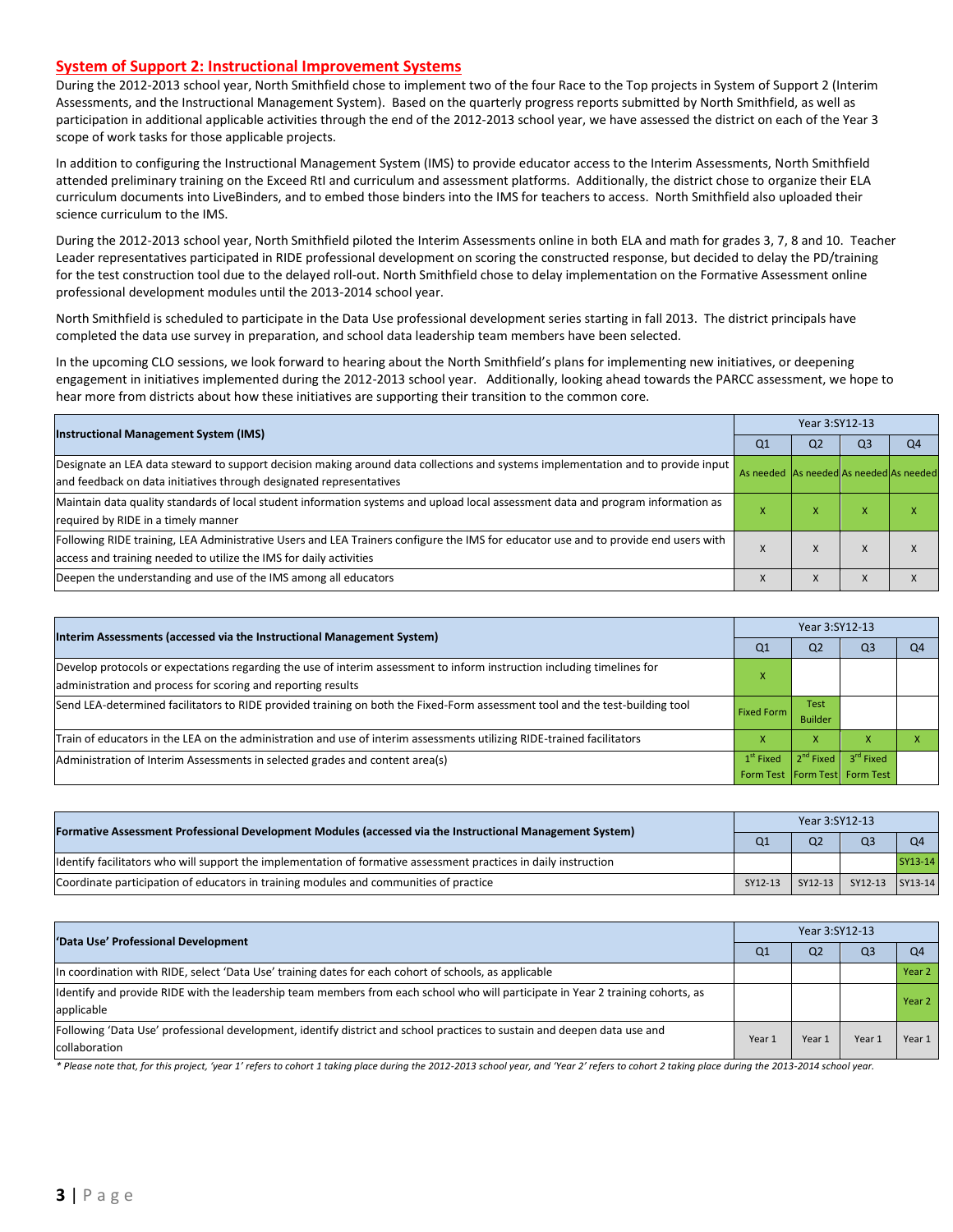#### **System of Support 3: Educator Effectiveness**

During the 2012-2013 school year, North Smithfield fully implemented all components of System of Support 3 - the Rhode Island model for teacher and building administrator evaluations; and final effectiveness ratings for all teachers and building administrators have been submitted to RIDE using the Educator Performance and Support System. Based on the quarterly progress reports submitted by North Smithfield, as well as participation in additional applicable activities through the end of the 2012-2013 school year, we have assessed the district on each of the Year 3 scope of work tasks for Educator Evaluation.

To support the educator evaluation implementation process, the North Smithfield District Evaluation Committee (comprised of teachers, building administrators, and central office administrators) met monthly. Additionally, the district utilized a RIDE-trained Intermediary Service Provider (ISP) to support principals as a complementary evaluator.

During the 2012-2013 school year, North Smithfield evaluators participated in training activities provided by RIDE. The district has also started to register/attend training in preparation for the 2013-2014 school year. Looking ahead, RIDE would like to remind the district of their responsibility to ensure that all personnel responsible for evaluating both teachers and building administrators participate in applicable training activities.

As we enter into the final year of the Race to the Top grant, RIDE encourages North Smithfield to continue to engage their CLO peers in thinking about continuous support for evaluation implementation, as well as how evaluation data is being used to identify professional development needs.

| <b>Educator Evaluation</b>                                                                                                          |                | Year 3:SY12-13 |                                 |                   |  |
|-------------------------------------------------------------------------------------------------------------------------------------|----------------|----------------|---------------------------------|-------------------|--|
|                                                                                                                                     | Q <sub>1</sub> | Q <sub>2</sub> | Q <sub>3</sub>                  | Q <sub>4</sub>    |  |
| Participate in educator evaluation model design, development and refinement feedback opportunities                                  | X              | x              | X                               | X                 |  |
| Identify District Evaluation Committee members, responsible for monitoring the implementation of the system and providing           |                |                |                                 | x                 |  |
| recommendations to LEA leadership teams                                                                                             |                |                |                                 |                   |  |
| ldentify individuals who will serve as primary and, if applicable, secondary/complementary evaluators                               |                |                |                                 | $\mathsf{x}$      |  |
| Send all required evaluators to RIDE-provided evaluator training on model; Send evaluators and system administrators to training on |                |                | Mid-year                        | Mid-year          |  |
| the Educator Performance Support System (EPSS) data system                                                                          |                |                | half-day                        | half-day          |  |
|                                                                                                                                     |                |                | training                        | training          |  |
| [Examine LEA Policies and Contracts for Challenges; where applicable, consider memorandums of understanding or contract renewal     |                | X              | X                               | x                 |  |
| language which will support district implementation of evaluations                                                                  | $\mathsf{x}$   |                |                                 |                   |  |
| Create a plan for the appropriate use of funds to support implementation of educator evaluation system                              |                |                |                                 | $\mathsf{x}$      |  |
| Complete required components of RI Model for educator and building administrator evaluations                                        |                |                |                                 | <b>EOY Report</b> |  |
|                                                                                                                                     | SLOs and       | Midyear        | Midyear                         | &                 |  |
|                                                                                                                                     | Goals          |                | Conference Conference Summative |                   |  |
|                                                                                                                                     |                |                |                                 | rating            |  |
| Submit evaluation data and documentation (e.g. component and summative level ratings, verified rosters); provide other requested    |                | x              | $\mathsf{x}$                    | X                 |  |
| information to support RIDE research and system improvement                                                                         |                |                |                                 |                   |  |
| Use Evaluation Data to identify individual and school/district-wide professional development needs and act on those needs           |                |                | X                               | X                 |  |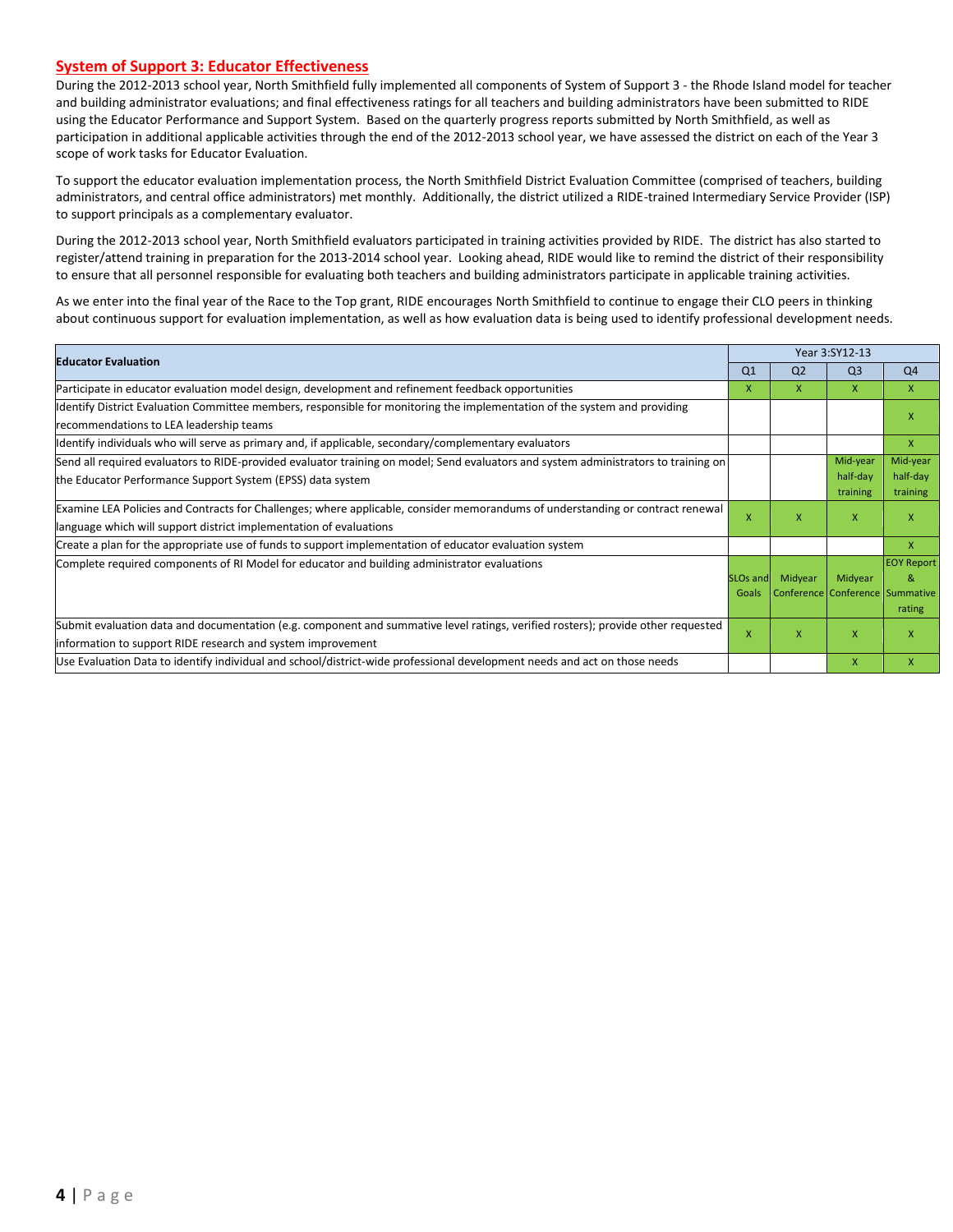#### **System of Support 4: Human Capital Development**

During the 2012-2013 school year, North Smithfield participated fully in the Beginning Teacher Induction program. Based on the quarterly progress reports submitted by North Smithfield, as well as participation in additional applicable activities through the end of the 2012-2013 school year, we have assessed the district on each of the Year 3 scope of work tasks for Beginning Teacher Induction.

During the 2012-2013 school year, all applicable beginning teachers in North Smithfield received beginning teacher induction support. Throughout the year, building administrators met with induction coaches on an ongoing basis to ensure that the program was adequately serving the needs of the district. Additionally, North Smithfield has continued their utilization of SchoolSpring for recruitment of staff on an as needed basis.

In the upcoming CLO sessions, RIDE looks forward to engaging in a deeper conversation around the revisions that North Smithfield and other LEAs have made to their hiring policies, timelines, and processes in order to support broader human capital initiatives including recruitment of highly qualified and diverse candidates and providing data-driven induction support to beginning teachers.

| <b>Beginning Teacher Induction</b>                                                                                                      |                | Year 3:SY12-13 |    |                |  |  |
|-----------------------------------------------------------------------------------------------------------------------------------------|----------------|----------------|----|----------------|--|--|
|                                                                                                                                         | Q <sub>1</sub> | Q <sub>2</sub> | Q3 | Q <sub>4</sub> |  |  |
| If applicable, recommend potential Induction Coaches to RIDE                                                                            |                |                |    |                |  |  |
| Review and revise hiring policies, timelines and processes in order to support appropriate and timely projections for anticipated hires |                |                | и. |                |  |  |
| requiring induction coach services                                                                                                      |                |                |    |                |  |  |
| Provide RIDE with list of beginning teachers who will receive Induction Coach support in a timely manner in order to ensure that all    | x              |                |    |                |  |  |
| beginning teachers have coaching                                                                                                        |                |                |    |                |  |  |
| Participate in RIDE-provided information opportunities in order to learn about induction coach program                                  |                |                |    |                |  |  |
| Provide feedback to RIDE on the development and integration of existing mentorship programs into a sustainable, instructionally-        |                |                |    |                |  |  |
| lfocused state or district-wide Induction Coach model                                                                                   |                |                |    |                |  |  |

The contents of this report were developed under a Race to the Top grant from the U.S. Department of Education. However, those contents do not necessarily represent the policy of the U.S. Department of Education, and you should not assume endorsement by the Federal Government.